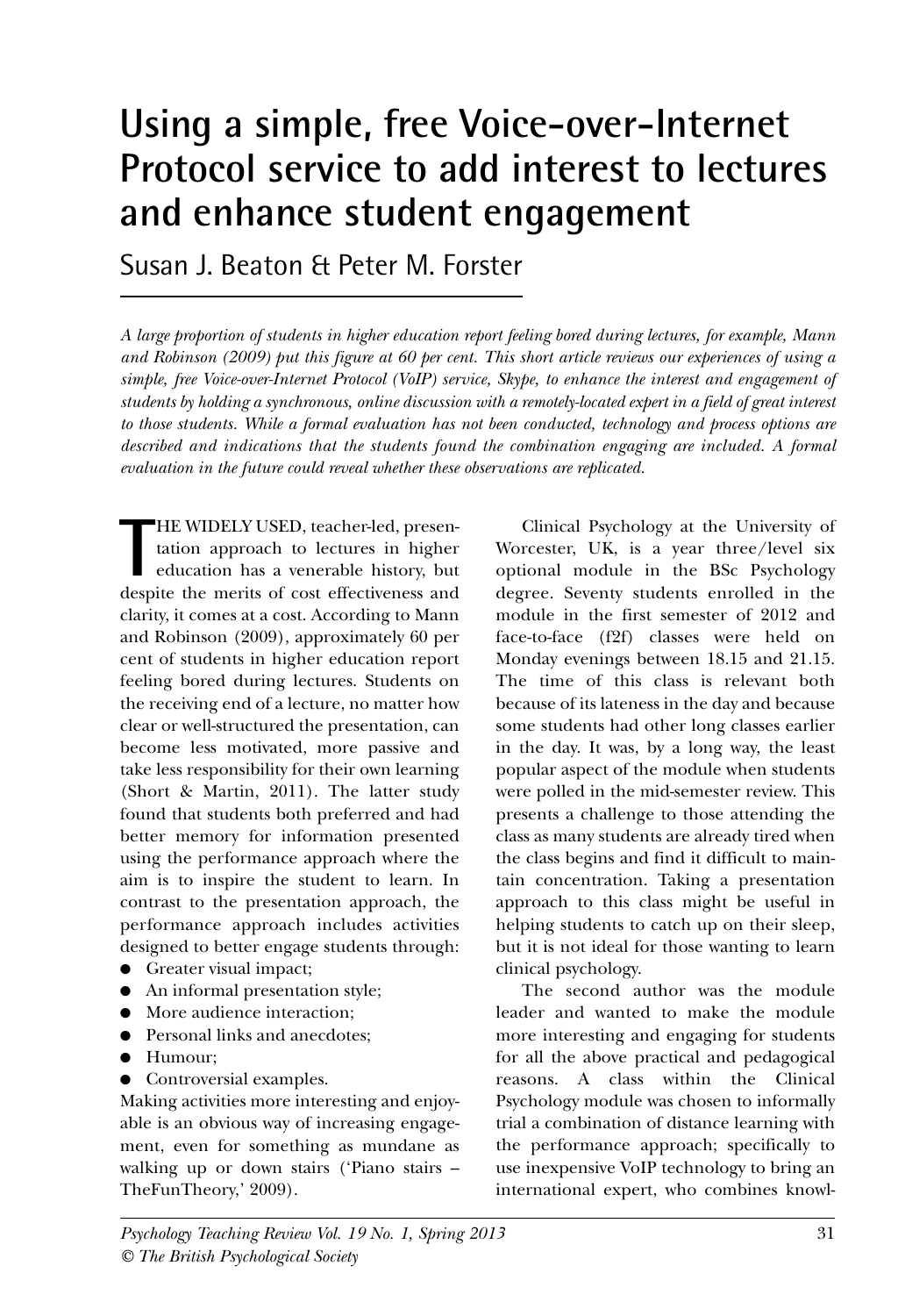edge with passion for her subject, into the classroom.

It became clear early in the module, that students were struck by, and often asked questions about, the elevated risk of nonsuicidal self-injury (NSSI) and suicide associated with many of the mental disorders that were discussed during the module. The authors had discussed this topic and also observed that many mental health practitioners seem unprepared to deal with clients/service users who experience NSSI, suicidal ideation or suicidal behaviour. We felt that this class could benefit from the first author's expertise in suicide prevention, the challenge to be overcome merely a few thousand kilometres.

The first author is a psychologist with over 25 years' experience of working in the suicide prevention field in Australia and the US. This experience stretches across prevention, intervention and postvention including: helplines, crisis centres, university setting, school setting, NGOs, training, education, Board of Directors' membership, as well as strategic advice to State and Commonwealth governments. She is now a suicide prevention specialist consultant located in Australia.

The second author has useful and relevant experience of holding classes, seminars and tutorials across time zones, having worked for several years at the University of the South Pacific (USP). That university is owned by 12 pacific island nations with campuses in Fiji, Samoa and Vanuatu, and with university broadcasting studios in all 12 member countries. Classes may be f2f or held over the dedicated satellite network, USPNet. This allows for multi-national discussions, which may be audio-only or with video added. The opportunity for students from many cultures and countries to interact synchronously with their lecturers and with other students was usually enriching for all involved, as well as necessary, given the vast distances between the university's member nations.

# **Technology used**

To get the greatest visual impact and audience interaction it was felt that the class should use synchronous audio and video, giving the opportunity for questions and discussion. Several options were considered: dedicated video conferencing usually provides a good quality connection, but costs more and takes longer to set up; the video chat capabilities built into web browsers such as Firefox, Chrome and Internet Explorer are inexpensive but more prone to 'glitches' and breaks in connection. The chosen option, which provided an acceptable compromise between reliability, cost and ease of use, was to use the free software 'Skype'. This was installed on a laptop with built-in camera and wi-fi connection to the internet at the Australian end, and the same software installed on the desktop machine in the university lecture theatre, connected to the university's network and thence to the internet. A webcam was connected to the university computer via USB. The sound and image were projected to the lecture theatre and the camera's built-in microphone was able to pick up sound from the first few rows of the theatre. Anyone speaking beyond that range required the lecturer to relay the questions or discussion points.

It is worth noting that, at some universities, academic staff are not permitted to install software on any university computer; this role only being performed by the IT department. The barriers and delays created by such a system usually make it difficult, if not impossible, to set up connections and classes such as this.

At the time of this class there was an 11-hour time difference between the University of Worcester and Canberra in south-east Australia with the connection established at 20.00 hours in Worcester and 07.00 hours in Canberra.

## **The process of the session**

The authors planned the class together deciding on a conversational style with question and answer format to begin; so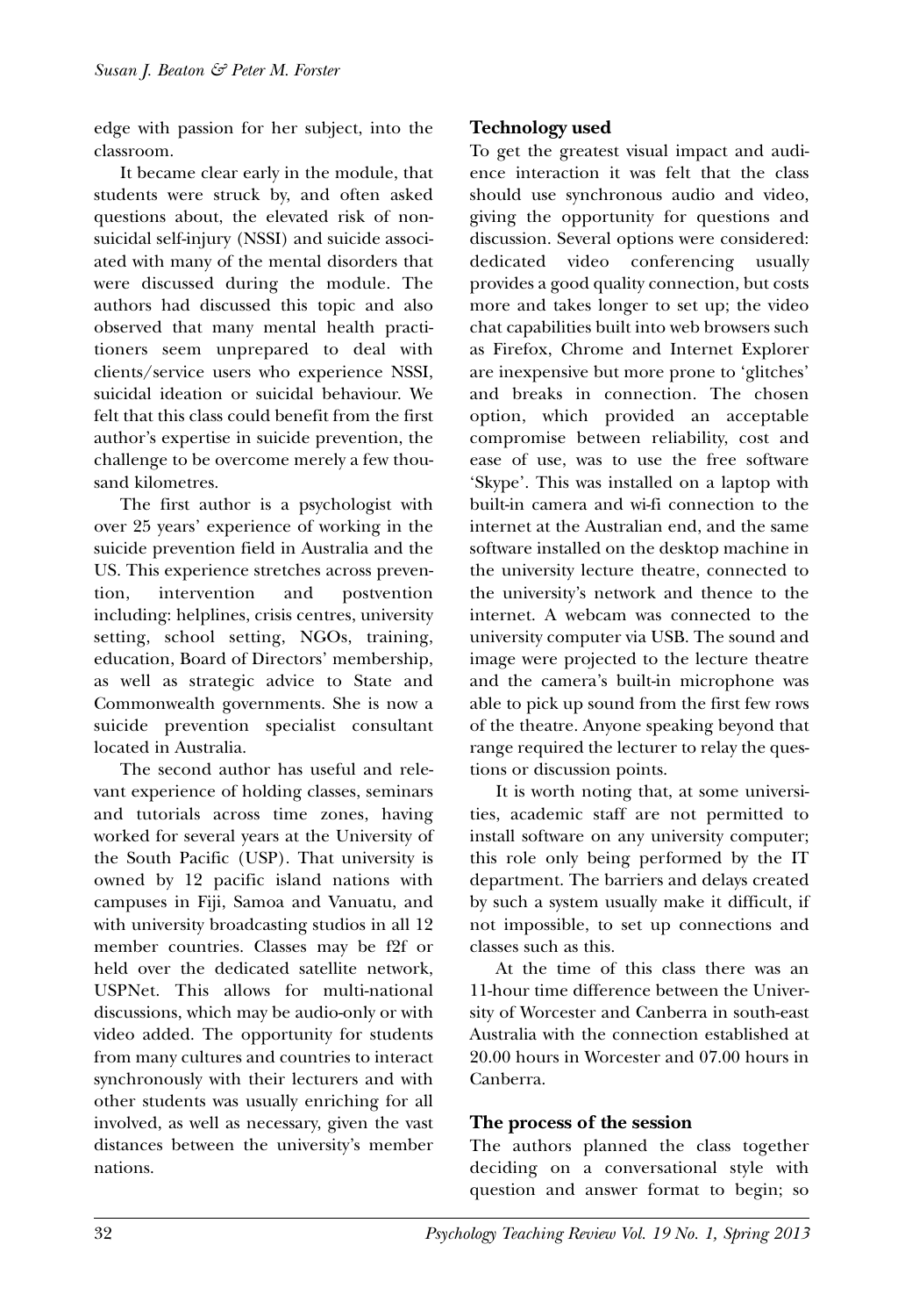three introductory questions were formulated (see below). This modelling was designed to encourage the student's own questions and discussions which would take up most of the session. Appropriate and relevant articles and resources were posted for students to access online via the class 'Blackboard' page. Further suicide prevention training options were also investigated and posted for those students wishing to further their knowledge and skills on this topic.

One week before the class, a post was added to the Blackboard page for the module saying when and where the live connection would be made, giving some information about the topic and about Susan, and inviting people to come to the class with any questions they might have as most of the class would be interactive. Suicide is a challenging topic and we believe that many students would relish the opportunity to ask whatever they wanted of an international expert.

Before establishing the live connection, students were reminded about the format of the session and the range of the microphone. The live connection was then established without hitches. After greetings we launched into three questions that we thought useful in their own right and which also gave students time to adjust to the process and to the speaker, her perspective and her accent:

- 1. Is suicide preventable and, if so, how?
- 2. 'Suicide is not just about mental illness' Can you say a bit more about this please?
- 3. Where does deliberate self-harm, Non-Suicidal Self-Injury (NSSI) fit into this picture?

The session was then opened to questions and discussions from the whole class. Questions were on such topics as the signs that someone may be suicidal, suicide contagion, helping people who are suicidal and how to help those engaging in NSSI. A particularly



**Figure 1: How the session appeared in Canberra, Australia.**

*Psychology Teaching Review Vol. 19 No. 1, Spring 2013* 33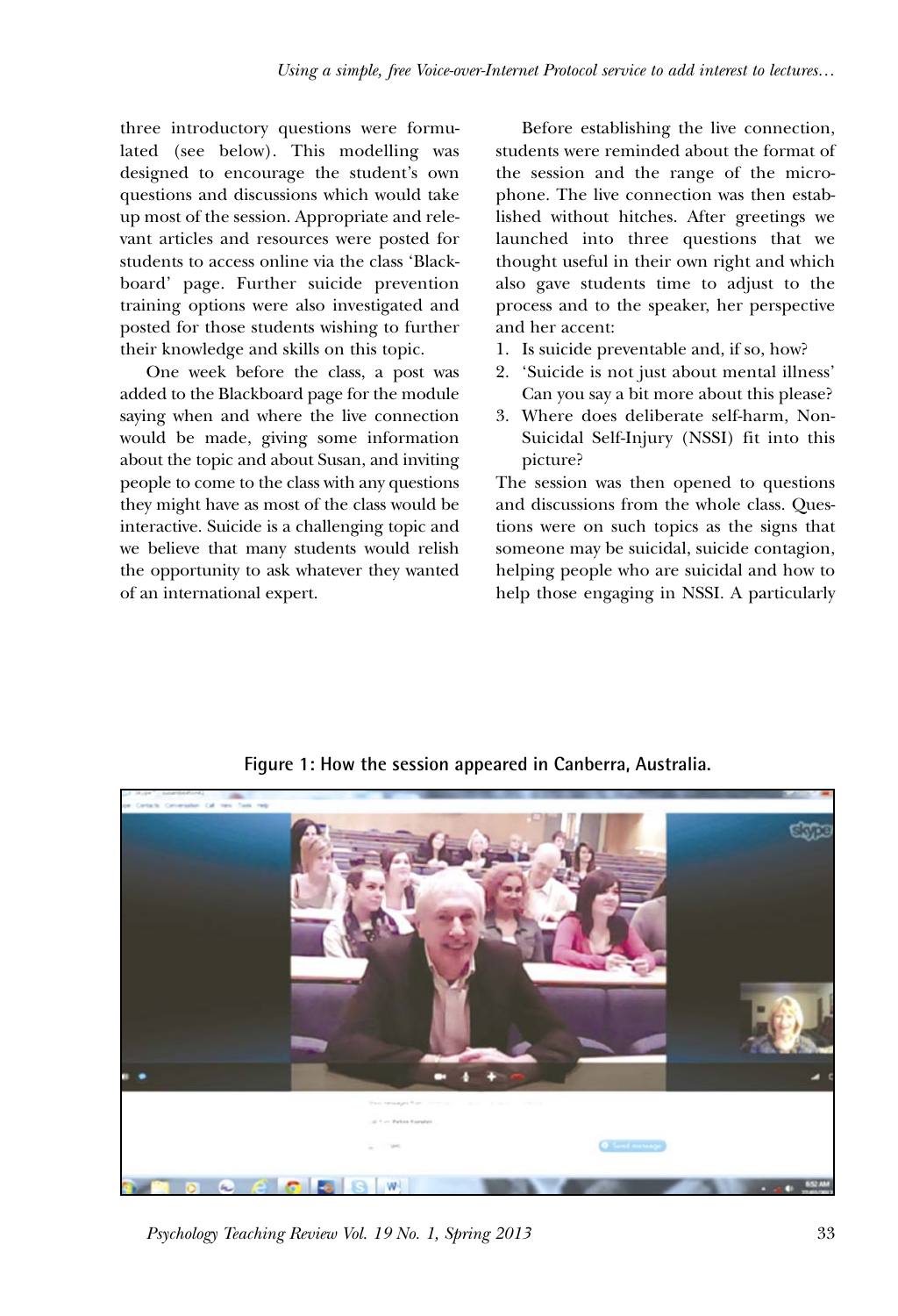memorable moment came when Susan invited those who felt able to share, to raise their hand if their life had been touched in some way by the suicide of someone close to them. A little over half the people in the class raised a hand – a profound reminder of how many lives have been affected by suicide.

#### **Student response**

Although a formal evaluation was not conducted, tutor observations are included below. One student commented, 'I thought the session with Susan was a good idea, was resourceful as she has a wide knowledge on the subject area, was very interesting learning and I learnt a lot. Only negative was the connection wasn't always solid and sometimes the point being made came through a bit unclear. But I think using guest speakers is good – gives a different way of learning.' The lecturer observed students departing the session with a 'buzz' of conversation, apparently energised by the interactive session to a greater extent than after less interactive sessions. Another indicator that this session was positively received by the students came from another lecturer of level six students who volunteered the information that her students had been talking to her about the session and said that they enjoyed it and found it interesting. Two weeks later, at the BSc Course Committee meeting, the year three student representative cited this session as an example of good practice and a commendation was entered in the minutes of the meeting.

#### **Benefits and issues**

From our perspective, this was a worthwhile session to organise. It was an opportunity for undergraduates to discuss an important topic with an expert in the field. Informal conversations with the students suggested that they found it engaging both to have a

## **Figure 2: How the session appeared in Worcester, UK.**



34 *Psychology Teaching Review Vol. 19 No. 1, Spring 2013*